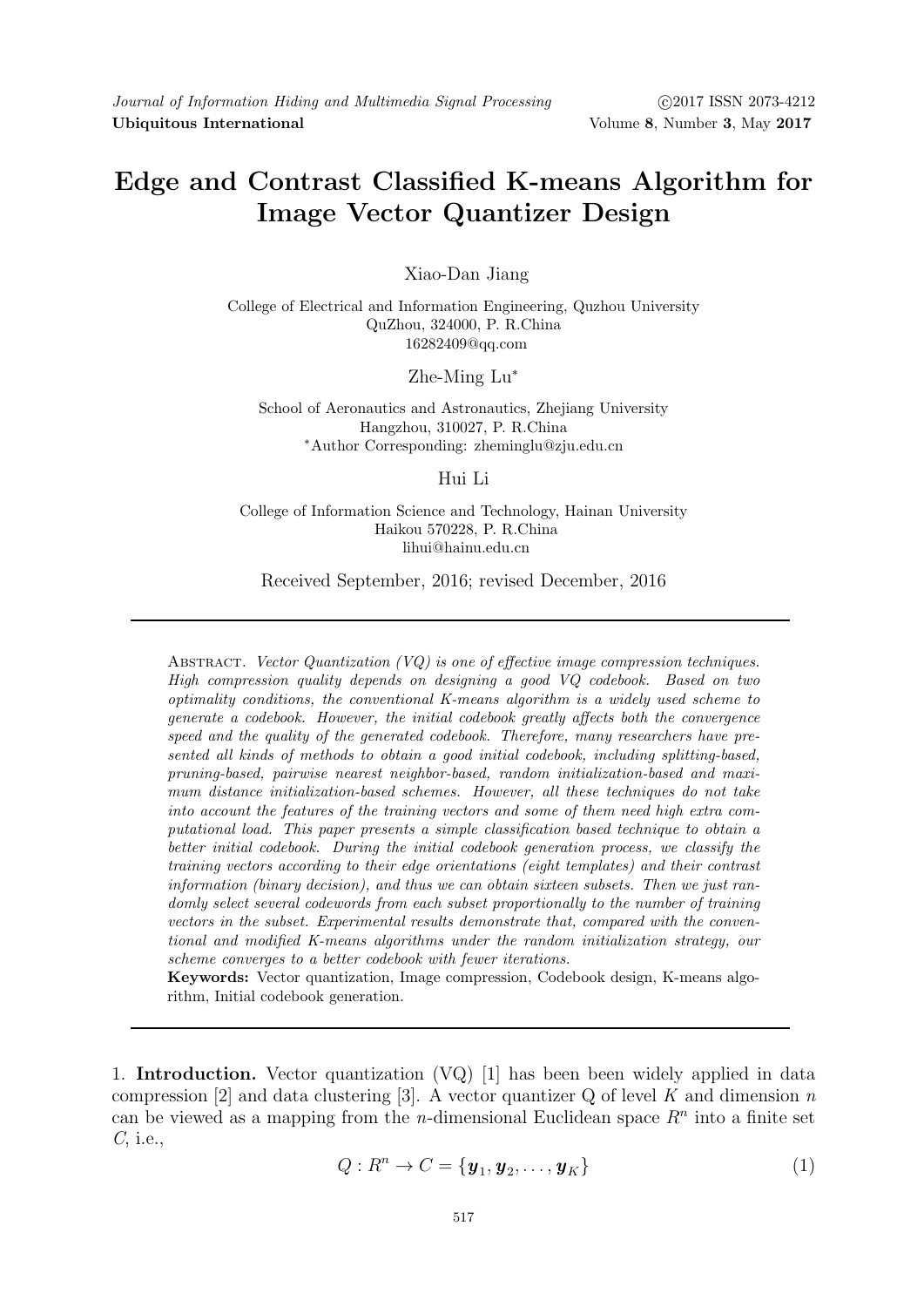where the set C is called the codebook, K is the codebook size, and  $\bm{y}_i = (y_{i1}, y_{i2}, \cdots, y_{in})^{\text{T}}$ ,  $1 \leq i \leq K$ , are called the codewords. After quantization, any *n*-dimensional input vector  $\mathbf{v} = (v_1, v_2, \dots, v_n)^T$  can be quantized into a codeword in C, that is,

$$
Q(\mathbf{v}) \in \{\mathbf{y}_1, \mathbf{y}_2, \dots, \mathbf{y}_K\} \tag{2}
$$

A suitable distortion metric  $d(\cdot, \cdot)$  is often used in vector quantization, and therefore the quantization result  $Q(v)$  of v should be the codeword  $y_i$  with the smallest distortion to v. The squared error is widely used in VQ, assume that  $\check{Q}$  is designed based on the training set  $X = \{x_1, x_2, \ldots, x_M\}$ , where  $\boldsymbol{x_i} = (x_{i1}, x_{i2}, \ldots, x_{in})^{\text{T}}, 1 \leq i \leq M$ , then we can evaluate the quality of Q by the following average distortion

$$
D = E[d(\cdot, Q(\cdot))] = \frac{1}{M} \sum_{i=1}^{M} ||\mathbf{x}_i - Q(\mathbf{x}_i)||^2
$$
\n(3)

VQ has simple decoding structure, and it can achieve high compression ratio while maintaining acceptable reconstruction quality, and therefore becomes a popular data compression technique. In general, the compression performance of VQ is dependent on the quality of the codebook  $C$ . Thus, how to design an optimal codebook is very important for a VQ-based compression system. Based on a training set  $X$ , the aim of optimal vector quantizer design is to seek the codebook  $C$  of size  $K$  that minimizes the average distortion over all possible codebooksof size K. As we know, there are two famous conditions that an optimal vector quantizer should satisfy. One is called nearest neighbor condition which assigns each training vector to the codeword that is closest to it. The other is called the best codebook condition which requires that each codeword should be the centroid of the training vectors that are mapped to it. The above two conditions can be easily used to develop an efficient scheme named K-means algorithm for locally optimal codebook design iteratively. This algorithm is also called the generalized Lloyd algorithm (GLA) or the Linde-Buzo-Gray (LBG) algorithm [4].

The main disadvantages of GLA lie in two aspects, one is that it can only converge to a locally optimal codebook, the other is that both the convergence speed and the quality of the obtained codebook depend on the initial codebook. To overcome these problems, many researchers [5] have been devoted to enhancing the performance of GLA in terms of quality or speed. In order to improve the codebook quality, most scholars have tried to use global optimal schemes to find a better solution for the codebook generation problem [6, 7, 8]. However, the cost of these kinds of population-based schemes is too high to be utilized in online codebook generation. With the increase of the image size and the demand for online processing, the speed has become a severe problem in codebook design. To improve the speed, many scholars have paid particular attention to speeding up the codebook generation. Some approaches use more efficient codebook structures to reduce the time required to assign training vectors to codewords such as tree-structured vector quantization (TSVQ) [9]. Some methods reduce the number of comparisons required to assign training vectors to codewords to which they belong [10, 11]. Some schemes use new codeword updating steps rather than the conventional centroid-based updating step[12, 13].

As we have known, not only the convergence speed but also the quality of the converged codebook depend on the initial codebook, this paper focuses on generating a better initial codebook. In the past several decades, many algorithms have been put forward to generate a good initial codebook, including splitting-based, pruning-based, pairwise nearest neighbor design (PNN)-based, random initialization based and maximum distance initialization based schemes[14]. However, all these techniques do not take into account the features of each training vector. Therefore, in this paper, we propose a simple and efficient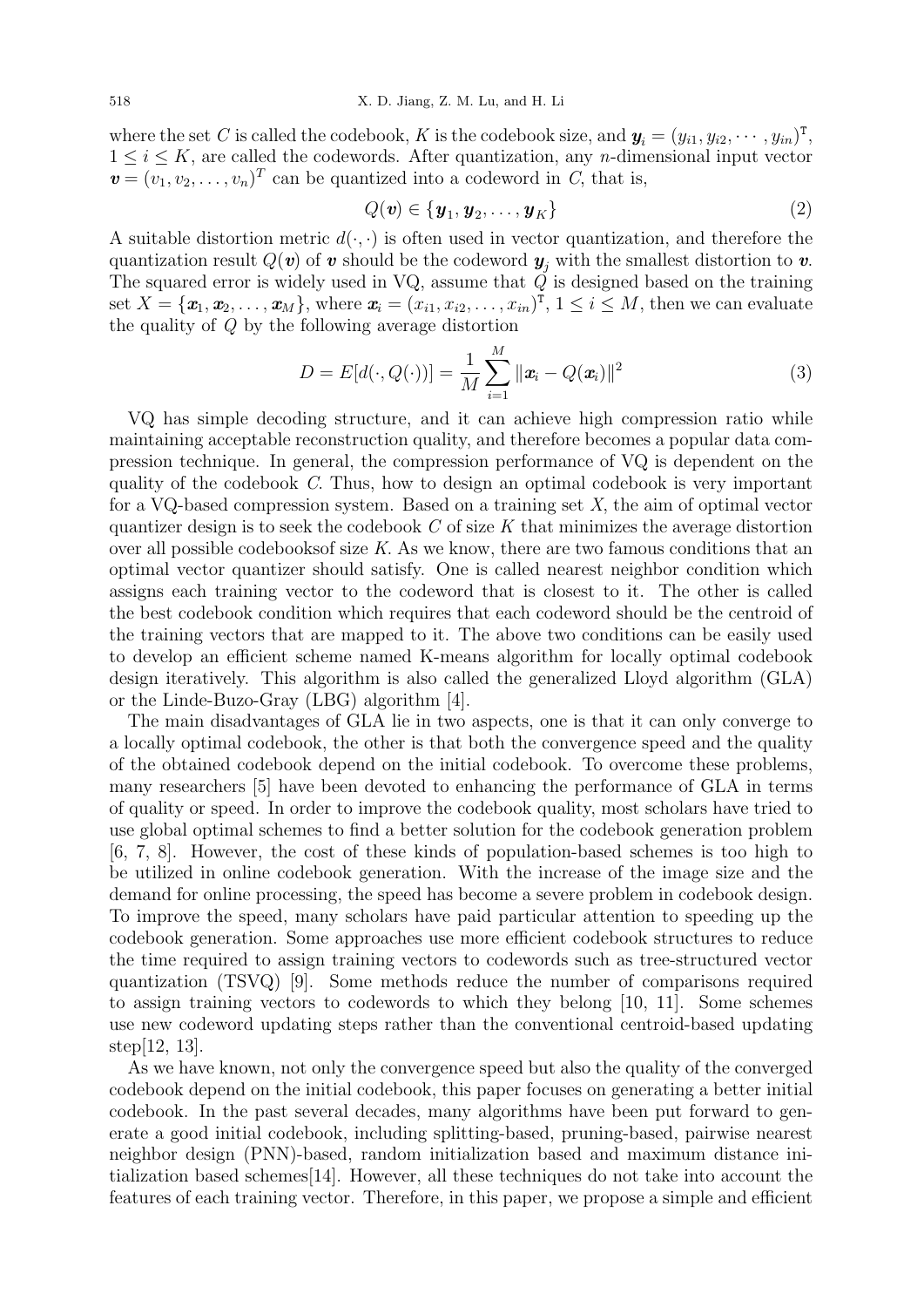initialization technique for the K-means algorithm used in image vector quantization by classifying the input vectors into sixteen subsets by a simple edge classifier together with a contrast classifier, then we randomly select several initial codewords from each subset with the number of codewords being proportional to the number of training vectors in the subset. Experimental results demonstrate that, compared with the conventional and modified K-means algorithms with random selection initialization, the new initialization technique converges to a better codebook with a relatively faster convergence speed.

The rest of the paper is organized as follows. Section 2 introduces conventional and modified K-means algorithms in detail. The proposed edge and contrast classified Kmeans scheme is presented in Section 3. The experimental results are given in Section 4. Finally, we draw a conclusion in Section 5.

2. Related Works. Before describing our scheme, we introduce the conventional Kmeans scheme and two modified K-means schemes that we will compare in the experiments.

2.1. Original K-Means Scheme. The original K-means algorithm divides the set of training vectors  $X = \{\boldsymbol{x}_1, \boldsymbol{x}_2, \dots, \boldsymbol{x}_M\}$  into K clusters  $V_i$  in such a way that the two necessary conditions for optimality are satisfied. In the algorithm description,  $m$  is the iteration index and  $V_i^{(m)}$  $z_i^{(m)}$  is the *i*-th cluster at iteration m, with  $y_i^{(m)}$  $i_i^{(m)}$  its centroid. The algorithm can be described as follows.

Step 1. Initialization Step: Load the training set  $X = {\mathbf{x}_1, \mathbf{x}_2, \dots, \mathbf{x}_M}$  into memory. Set  $m = 0$ . Choose a set of initial codewords  $y_i^{(0)}$  $i_i^{(0)}, 1 \leq i \leq K.$ 

Step 2. Partitioning Step: Partition the set of training vectors  $X = {\mathbf{x}_1, \mathbf{x}_2, \dots, \mathbf{x}_M}$ into the clusters  $V_i, 1 \leq i \leq K$  based on the nearest neighbor condition as follows

$$
V_i^{(m)} = \{ \mathbf{v} \in X | Q^{(m)}(\mathbf{v}) = \mathbf{y}_i^{(m)} \} = \{ \mathbf{v} \in X | d(\mathbf{v}, \mathbf{y}_i^{(m)}) \leq d(\mathbf{v}, \mathbf{y}_j^{(m)}), \text{all } j \neq i, 1 \leq j \leq K \}
$$
(4)

Step 3. Codeword Updating Step: Update the codeword of each cluster by computing the centroid of the corresponding training vectors in each cluster as follows

$$
\mathbf{y}_{i}^{(m+1)} = \frac{1}{|V_{i}^{(m)}|} \sum_{\mathbf{v} \in V_{i}^{(m)}} \mathbf{v}
$$
 (5)

Step 4. Termination Test Step: If the decrease in the overall distortion  $d_{m+1}$  at iteration  $m + 1$  relative to  $d_m$  is below the threshold e, stop the algorithm, i.e., stop if  $|d_{m+1}$  $d_m/d_{m+1} \leq e$ , where  $d_{m+1}$  is the average distortion after  $m+1$  iterations defined as

$$
d_{m+1} = \frac{1}{M} \sum_{i=1}^{M} ||\boldsymbol{x}_i - Q^{(m+1)}(\boldsymbol{x}_i)||^2
$$
(6)

Otherwise, replace m by  $m + 1$  and go to Step 2.

2.2. Modified K-Means Schemes. Lee et al. [12] proposed a modified K-means algorithm, which results in a better locally optimal codebook than K-means algorithm with the same initial codebook. The modified K-means algorithm is almost the same as the conventional K-means algorithm except for an improvement at the codebook updating step. They update the current codeword  $y_i^{(m)}$  $\mathbf{y}_i^{(m)}$  at iteration m to the new codeword  $\mathbf{y}_i^{(m+1)}$ i at iteration  $m + 1$  as

$$
\mathbf{y}_{i}^{(m+1)} = \mathbf{y}_{i}^{(m)} + s \times \left[\frac{1}{|V_{i}^{(m)}|} \sum_{\mathbf{v} \in V_{i}^{(m)}} \mathbf{v} - \mathbf{y}_{i}^{(m)}\right]
$$
(7)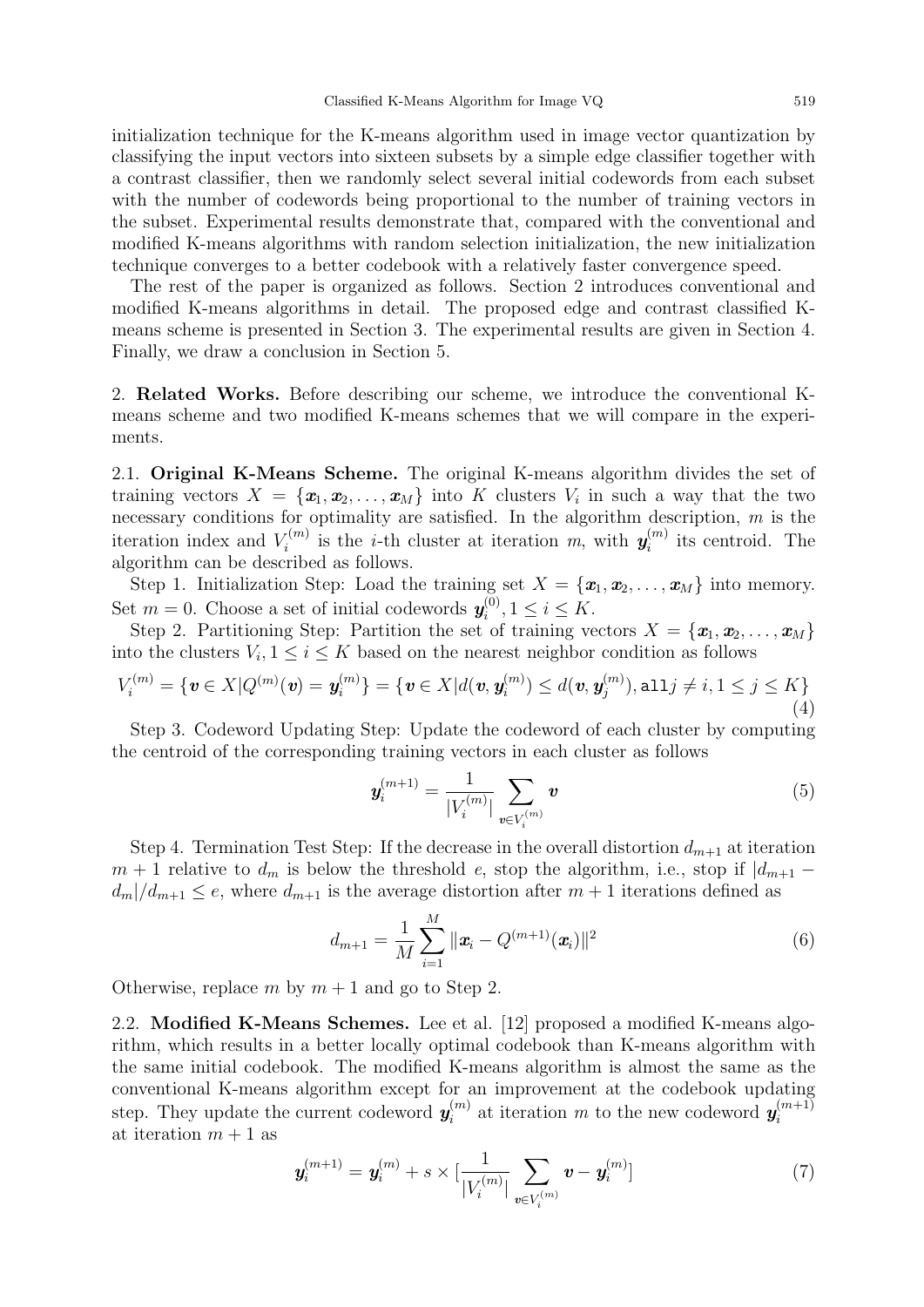where  $s > 0$  is a scale factor. Based on the squared-error distance measure, it has been shown experimentally that the modified K-means algorithm converges slower in comparison to the conventional K-means algorithm when  $s < 1$ . When  $1 < s < 2$ , it converges faster and results in better performance. When  $s > 2$ , the algorithm either does not converge, or converges very slowly with poor performance. When  $s = 1$ , the modified K-means algorithm is just the same as the conventional K-means algorithm. Based on experiments, the best results lie in  $s = 1.8$ .

The use of a "fixed" scaling for the entire range of iterations results in the use of step sizes larger than the corresponding centroid-update at iterations closer to convergence and causes undesirably high perturbations of the codewords which are otherwise converging to some optimal configuration. This in turn has the effect of increasing the number of iterations required to converge as well as perturbing the codebook convergence to a poorer local optimum. Thus, Paliwal and Ramasubramanian [13] proposed the use of a variable scale factor s in the codeword updating step which varies as a function of the iteration  $m$ and is inversely proportional to m as follows:

$$
s = 1 + \frac{x}{x+m} \tag{8}
$$

where  $x > 0$ . In this equation,  $s = 2$  when  $m = 0$ , and  $s = 1$  when  $m = \infty$ . thus, it satisfies the aforementioned conditions. To see the effect of variable  $x$  used in the scale factor equation, Paliwal and Ramasubramanian have studied the algorithm with various values of x. According to their results, they finally adopt  $x = 9$ .

3. Proposed Edge and Contrast Classified K-Means Algorithm. In image vector quantizer design, the feature distribution of the training set is very important for the initial codebook generation. In this paper, we consider two types of features, i.e., edge and contrast. During the initialization step, our algorithm classify the training vectors into sixteen classes based on their edge orientations and contrast information. Assume that the training set is composed of M image blocks of size  $4 \times 4$ , i.e.,  $X = \{x_1, x_2, \ldots, x_M\}$ , the proposed scheme can be illustrated in Fig.1. The initial codebook generation process can be described as follows:

Step 1. Each training vector  $\mathbf{x}_i(i = 1, 2, ..., M)$  is input into the edge classifier and contrast classifier, and an overall index  $t_i \in \{1, 2, \ldots, 16\}$  is output to denote which class the training vector belongs to.

Step 2. We collect all the training vectors belonging to the same class to generate a subset, and thus we have 16 subsets  $P_j$  of sizes  $s_j$  (j = 1, 2, ..., 16) respectively, where  $s_1 + s_2 + \ldots + s_{16} = M.$ 

Step 3. We initialize  $K \times s_i/M$  initial codewords from each subset  $P_i$  based on random selection, thus we can in total obtain K initial codewords.

Step 4. The modified K-means algorithm in [13] is used to generate the final codebook. During the iteration steps, if an empty cell occurs, we just judge the classes that all current codewords belong to and find the class with the least number of codewords, and randomly select a training vector from this class as a new centroid.

Now, we turn to describing how to classify the training vectors based on our edge classifier and contrast classifier. With regards to edge classification, inspired by the Structured Local Binary Kirsch Pattern (SLBKP) in [15] that adopts eight  $3 \times 3$  Kirsch templates to denote eight edge directions, we propose eight  $4 \times 4$  templates for edge classification as shown in Fig.2. Assume the input image X is segmented into non-overlapping  $4 \times 4$ blocks, the edge classification can be described as follows: First, we perform eight  $4 \times 4$ edge orientation templates on each  $4 \times 4$  block  $x(p,q)$ ,  $1 \leq p \leq 4$ ,  $1 \leq q \leq 4$ , obtaining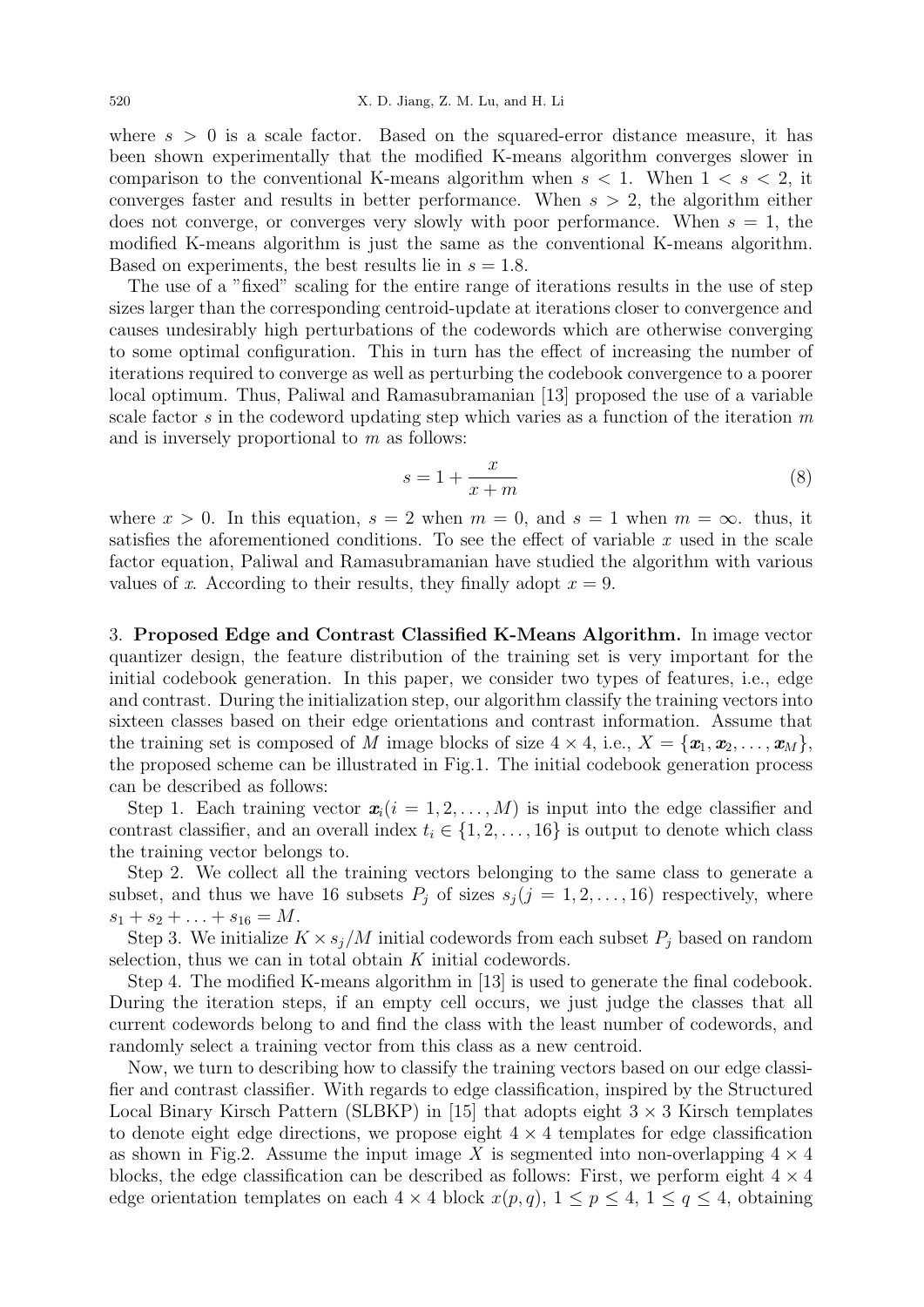

Figure 1. The block diagram of the proposed edge classified K-means algorithm.

$$
\mathbf{E}_{1} = \begin{bmatrix} -4 & 2 & 2 & 2 \\ -4 & 0 & 0 & 2 \\ -4 & 0 & 0 & 2 \\ -4 & 2 & 2 & 2 \end{bmatrix}, \mathbf{E}_{2} = \begin{bmatrix} 2 & 2 & 2 & 2 \\ 0 & 0 & 2 & 2 \\ -4 & -4 & 0 & 2 \\ -4 & -4 & 0 & 2 \end{bmatrix}, \mathbf{E}_{3} = \begin{bmatrix} 2 & 2 & 2 & 2 \\ 2 & 0 & 0 & 2 \\ 2 & 0 & 0 & 2 \\ -4 & -4 & -4 & -4 \end{bmatrix}
$$

$$
\mathbf{E}_{4} = \begin{bmatrix} 2 & 2 & 2 & 2 \\ 2 & 2 & 0 & 0 \\ 2 & 0 & -4 & -4 \\ 2 & 0 & -4 & -4 \end{bmatrix}, \mathbf{E}_{5} = \begin{bmatrix} 2 & 2 & 2 & -4 \\ 2 & 0 & 0 & -4 \\ 2 & 0 & 0 & -4 \\ 2 & 2 & 2 & -4 \end{bmatrix}, \mathbf{E}_{6} = \begin{bmatrix} 2 & 0 & -4 & -4 \\ 2 & 0 & -4 & -4 \\ 2 & 2 & 2 & 2 \end{bmatrix}
$$

$$
\mathbf{E}_{7} = \begin{bmatrix} -4 & -4 & -4 & -4 \\ 2 & 0 & 0 & 2 \\ 2 & 0 & 0 & 2 \\ 2 & 2 & 2 & 2 \end{bmatrix}, \mathbf{E}_{8} = \begin{bmatrix} -4 & -4 & 0 & 2 \\ -4 & -4 & 0 & 2 \\ 0 & 0 & 2 & 2 \\ 2 & 2 & 2 & 2 \end{bmatrix}
$$

FIGURE 2. The eight  $4 \times 4$  edge orientation templates.

an edge orientation vector  $\mathbf{v} = (v_1, v_2, \dots, v_8)$  with its components  $v_i (1 \leq i \leq 8)$  being calculated as follows:

$$
v_i = \left| \sum_{p=1}^{4} \sum_{q=1}^{4} [x(p, q) \cdot e_i(p, q)] \right| \tag{9}
$$

Where  $e_i(p,q)$  denotes the element at the position  $(p,q)$  of  $E_i$ . Thus, an input block  $x(p,q)$ is classified into the  $j$ -th category if

$$
j = \arg\max_{1 \le i \le 8} v_i \tag{10}
$$

Thus, we can classify each training vector into one of eight categories according to its edge orientation. For the contrast classifier, we first calculate the average value  $\mu$  of all components in each training vector as follows

$$
\mu = \frac{1}{16} \sum_{p=1}^{4} \sum_{q=1}^{4} x(p, q)
$$
\n(11)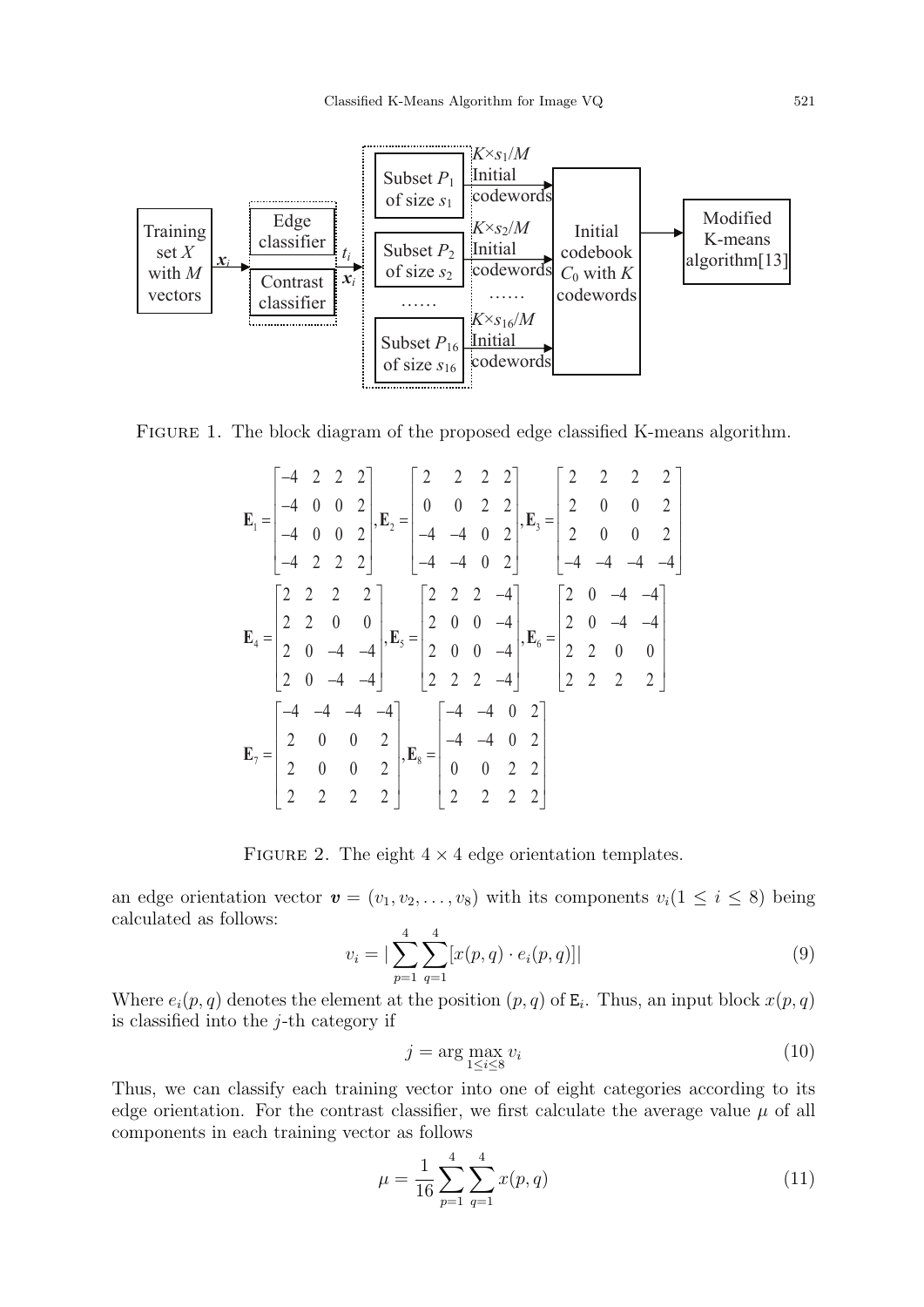And then we calculate the contrast  $\sigma$  by the following formula

$$
\sigma = \frac{1}{16} \sum_{p=1}^{4} \sum_{q=1}^{4} [x(p,q) - \mu]
$$
\n(12)

And then we classify the input vector into the high-contrast or smooth class based on the threshold 3.0. Thus, in total, based on above two classifiers, we can classify the training vectors into  $8 \times 2 = 16$  categories.

4. Experiments and Analysis. To demonstrate the performance of the proposed edge classified K-means algorithm, we compared our scheme with the traditional K-means algorithm (KMeans), the modified K-means algorithm with the fixed scale value  $s =$ 1.8[12] (MKM F) and the modified K-means algorithm with a variable scale value and  $x = 9$ [13] (MKM\_V). In our experiments, we used two  $512 \times 512$  monochrome images with 256 gray levels, Lena and Peppers. We segmented each image into 16384 blocks, and each block is of size  $4 \times 4$ . We tested the performance for different codebook sizes of 256, 512, and 1024. The quality of the compressed images is evaluated by PSNR. Because the random selection is adopted for each algorithm, the performance is averaged over ten runs.

All the algorithms are terminated when the ratio of the mean squared error difference between two iterations to the mean squared error of the current iteration is within 0.0001 or 0.01%. In Table 1, the PSNR values and the numbers of iterations for the Lena image with different codebook sizes are shown, where 'Best' and 'Ave' denote the best and the average results over ten runs respectively. In Table 2, the PSNR values and the numbers of iterations for the Peppers image with different codebook sizes are shown. From Table 1 and Table 2, we can see that, if the random selection technique is used, our scheme requires the least average number of iterations than other algorithms and can also get better codebooks than other algorithms on average.

| <b>CBSize</b>                  | 256      |     | 512      |     | 1024     |     |
|--------------------------------|----------|-----|----------|-----|----------|-----|
| Performance                    | PSNR(dB) | itr | PSNR(dB) | itr | PSNR(dB) | itr |
| KMeans: Best                   | 30.447   | 25  | 31.293   | 29  | 32.138   | 27  |
| KMeans: Ave                    | 30.379   | 36  | 31.237   | 38  | 32.083   | 34  |
| MKM_F: Best                    | 30.505   | 22  | 31.453   | 23  | 32.439   | 20  |
| $\overline{\text{MKM}}$ F: Ave | 30.465   | 26  | 31.420   | 27  | 32.387   | 26  |
| MKM <sub>-V</sub> : Best       | 30.470   | 16  | 31.420   | 14  | 32.452   | 17  |
| MKM <sub>-V</sub> : Ave        | 30.436   | 23  | 31.393   | 24  | 32.383   | 22  |
| Our: Best                      | 30.514   | 15  | 31.466   | 17  | 32.455   | 15  |
| Our: Ave                       | 30.472   | 22  | 31.434   | 23  | 32.401   | 19  |

Table 1. Performance comparison for Lena image with random selection initialization (CBsize: codebook Size; itr: number of iterations)

5. Conclusions. This paper presents an improved K-means algorithm for image vector quantization. The main idea is to classify the training vectors into 8 categories based on the edge orientation of each vector, and then randomly select initial codewords from each category with the number of codewords proportional to the number of vectors in each category. The experimental results based on three test images show that our algorithm can converge to a better locally optimal codebook with a faster convergence speed.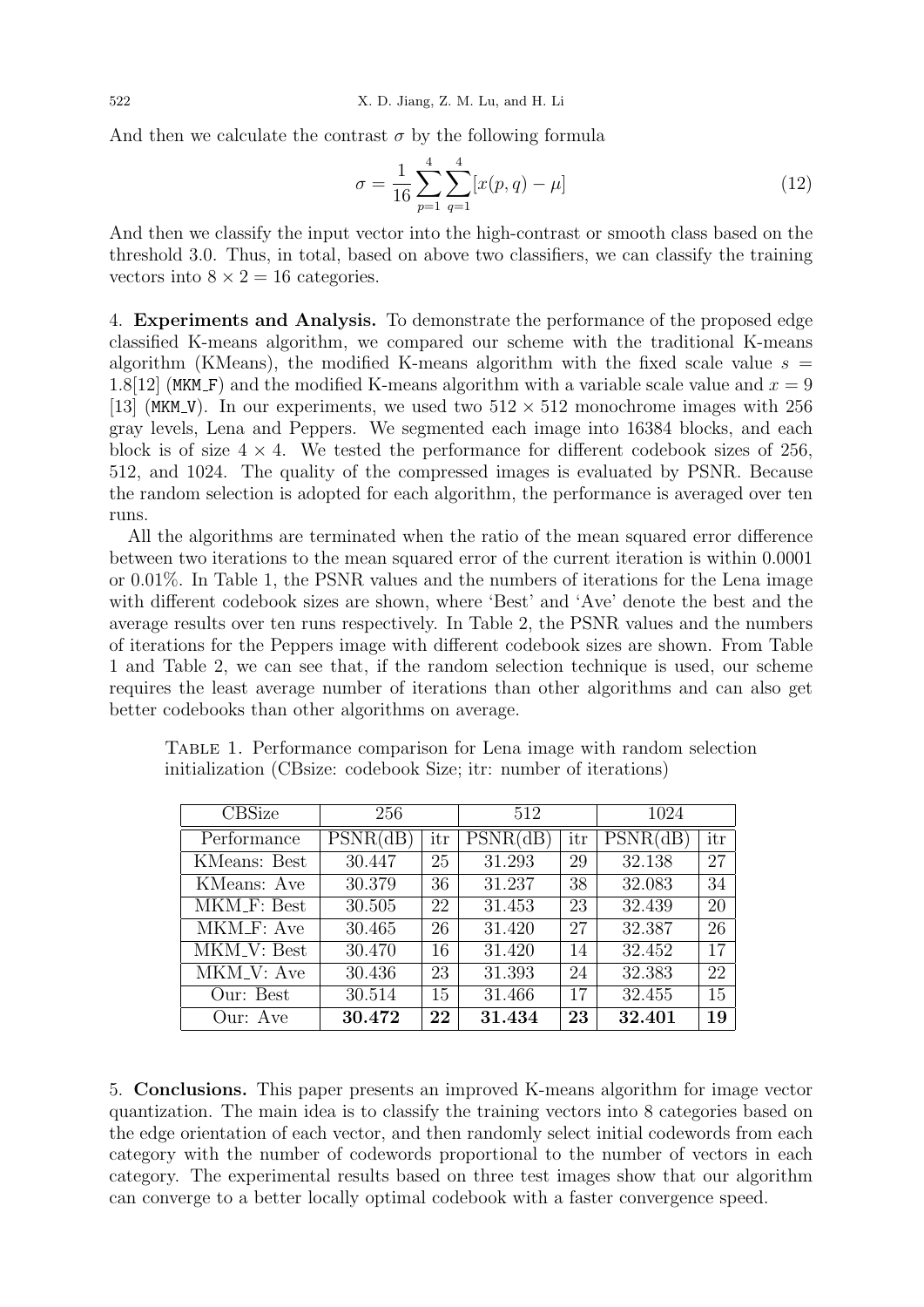| <b>CBSize</b>                  | 256      |     | 512      |     | 1024     |     |
|--------------------------------|----------|-----|----------|-----|----------|-----|
| Performance                    | PSNR(dB) | itr | PSNR(dB) | itr | PSNR(dB) | itr |
| KMeans: Best                   | 29.863   | 32  | 30.591   | 24  | 31.368   | 19  |
| KMeans: Ave                    | 29.799   | 43  | 30.540   | 37  | 31.313   | 29  |
| MKM_F: Best                    | 29.956   | 25  | 30.789   | 25  | 31.712   | 18  |
| MKM_F: Ave                     | 29.917   | 37  | 30.714   | 33  | 31.625   | 24  |
| $\overline{\text{MKM}}$ . Best | 29.912   | 20  | 30.758   | 19  | 31.732   | 16  |
| MKM <sub>-V</sub> : Ave        | 29.861   | 30  | 30.710   | 24  | 31.593   | 20  |
| Our: Best                      | 29.968   | 16  | 30.796   | 17  | 31.725   | 15  |
| Our: Ave                       | 29.923   | 24  | 30.720   | 23  | 31.636   | 19  |

Table 2. Performance comparison for Peppers image with random selection initialization (CBsize: codebook Size; itr: number of iterations)

Acknowledgment. This work was partly supported by the Zhejiang Provincial Natural Science Foundation of China (Grant No. LY15F010003 and No. LY14F020024), the Public Good Research Project of Science and Technology Program of Zhejiang Province, China. (NO.2016C31097), the Science and Technology Project of QuZhou, Zhejiang, China.(NO.2015Y005), the Project for Visiting Scholars' Professional Development in Universities of Zhejiang Province, China (No.FX2014102),the Project for Young Academic Leaders' Academic Promotion in Colleges and Universities of Zhejiang Province, China(No. pd2013450), and the Natural Science Foundation of Zhejiang Province, China (No. LY15F020041).

#### **REFERENCES**

- [1] A. Gersho, R.M. Gray, Vector quantization and signal compression, Springer Science and Business Media, 2012.
- [2] F. D. V. R. Oliveira, H. L. Haas, J. G. R. C. Gomes, A. Petraglia, CMOS imager with focal-plane analog image compression combining DPCM and VQ, IEEE Transactions on Circuits and Systems I: Regular Papers, vol. 60, no.5, pp. 1331–1344, 2013.
- [3] F. X. Yu, H. Luo, Z. M. Lu, Colour image retrieval using pattern co-occurrence matrices based on BTC and VQ, Electronics Letters, vol. 47, no.2, pp. 100–101, 2011.
- [4] Y. Linde, A. Buzo, R. M. Gray, An algorithm for vector quantizer design, IEEE Transactions on Communications, vol. 28, no.1, pp. 84–95, 1980.
- [5] A. Vasuki, P. Vanathi, A review of vector quantization technique, IEEE Potentials, vol. 25, no.4, pp. 39–47, 2006.
- [6] M. H. Horng, T. W. Jiang, The artificial bee colony algorithm for vector quantization in image compression,The 4th IEEE International Conference on Broadband Network and Multimedia Technology (IC-BNMT), pp. 319–323, 2011.
- [7] H. A. S. Leitao, W. T. A. Lopes, F. Madeiro, PSO algorithm applied to codebook design for channeloptimized vector Quantization, IEEE Latin America Transactions, vol. 13, no. 4, pp. 961–967, 2015.
- [8] S. Alkhalaf, O. Alfarraj, A. M. Hemeida, Fuzzy-VQ image compression based hybrid PSOGSA optimization algorithm, em IEEE International Conference on Fuzzy Systems (FUZZ-IEEE), pp. 1–6, 2015.
- [9] C. C. Chang, Y. C. Li, and J. B. Yeh, Fast codebook search algorithms based on tree-structured vector quantization, Pattern Recognition Letters, vol. 27, no. 10, pp. 1077–1086, 2006.
- [10] Z. Pan, K. Kotani, and T. Ohmi, An improved full-search-equivalent vector quantization method using the law of cosines, IEEE Signal Processing Letters, vol. 11, no. 2, pp. 247–250, 2004.
- [11] J. Z. C. Lai, Y. C. Liaw, and J. Liu, A fast VQ codebook generation algorithm using codeword displacement, Pattern Recognition, vol. 41, no. 1, pp. 315-319, 2008.
- [12] D. Lee, S. Baek, K. Sung, Modified K-means algorithm for vector quantizer design, IEEE Signal Processing Letters, vol. 4, no.1, pp. 2-4, 1997.